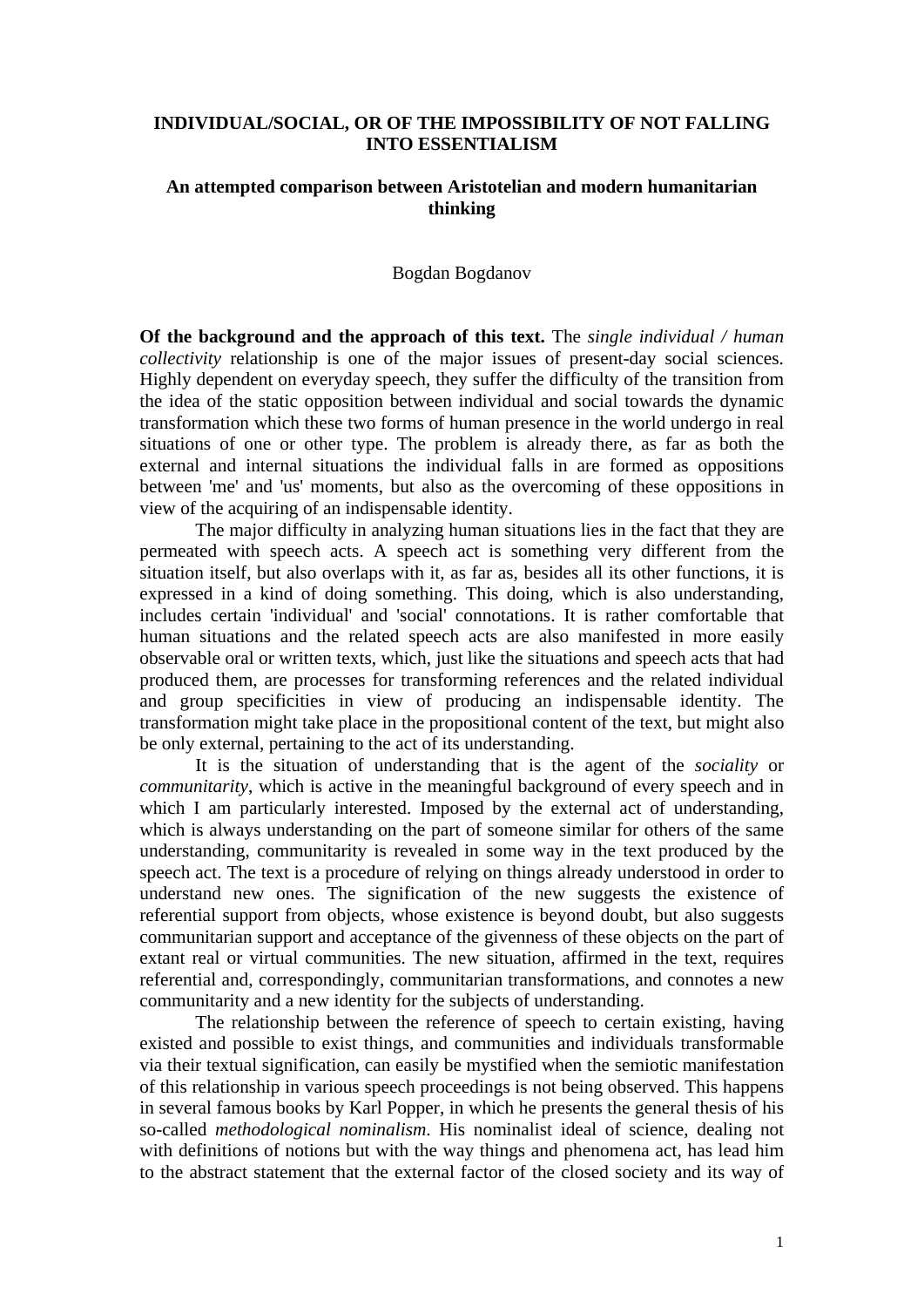thinking are responsible for the line of the so-called *methodological essentialism* in European philosophy.

 Here I propose another interpretation of the urges behind the reasoning of Aristotle, the patriarch of essentialism and subject of Popper's criticism, and also of the grounds of essentialism that still dominates present-day social science.

**Criticism of Popper's criticism of Aristotelian essentialism.** Karl Popper presents his critical arguments against Aristotle's philosophy and method in the opening pages of Volume II of his famous book *The Open Society and Its Enemies*. The open society, that is, the ideology of modern Western democracies, is a positive ideal to him, while the closed one, manifested in the ideology of the so-called *tribalism*, symbolizing the past and its residue in modern times, is a negative thing to be fought against. Popper places in the account of the closed society methodological essentialism, historicism and totalitarianism. According to the author of *The Open Society*, these are being professed by certain philosophical texts belonging to the Western tradition like, for example, the works of Plato and Marx. Adding to the critique of these major culprits of tribalist thinking, in Volume II of his book he offers a more extensive analysis of Hegel's doctrine, and a shorter one of Aristotle's philosophy. Interestingly, despite his prejudice toward the ideology of the closed society, Popper still admires Plato, while in the few pages on Aristotle, he presents him as a mediocre philosophizer of the ideas belonging to the author of *The Republic*.

 Here are Popper's arguments, in brief. Aristotle is blamable for the methodological essentialism proliferating within the European philosophical tradition. By developing logically Plato's essentialist postulates, the Stagirite lays the foundations of historicism, elaborated further by Hegel. There are two initial assumptions in Aristotelian philosophy: the principle of hierarchic differences (between the slave and the free man, the woman and the man, the Greek and the barbarian) given by nature, and the related doctrine of the naturally given essence, defined as a kind of intuitive premise. Popper insists that essences cannot be revealed via definitions; this type of philosophizing results in scholastics and breeds fatalism, which, among other things, is the clearest mark of the closed society ideology. To this, the author of *The Open Society* opposes his methodological nominalism, according to which definitnions are only the stenographic symbols of doing something. Not the essence of things but the way they act should be studied. Scientific theories, Popper says, do not reveal truths, as is believed in the perspective of philosophizing whose model is Aristotle. These are nothing but hypotheses tested by one type of consequences or other.

 The great problem with the approach of *The Open Society and Its Enemies* is the radical character of the employed paradigm - the fact that Popper makes no difference between the closed and the open societies as types of social organization, thinking and paradigms which represent these. Implying that the closed and the open societies are easily distinguishable social states of mental kind, Popper does not suggest that social order and mentality are inconsistent or provoke each other. He denies causality relationships imposed within huge historicist schemes, developed in European science after Hegel, but at the same time discusses the bad perspective in world thinking, starting with Plato and Aristotle, and the good one, starting with Democritus.

 In either case, the closed/open society paradigm is just a scheme. From a present-day point of view, both the huge contexts of entire cultures we build in order to access the regime of a possible understanding, and the real philosophical texts are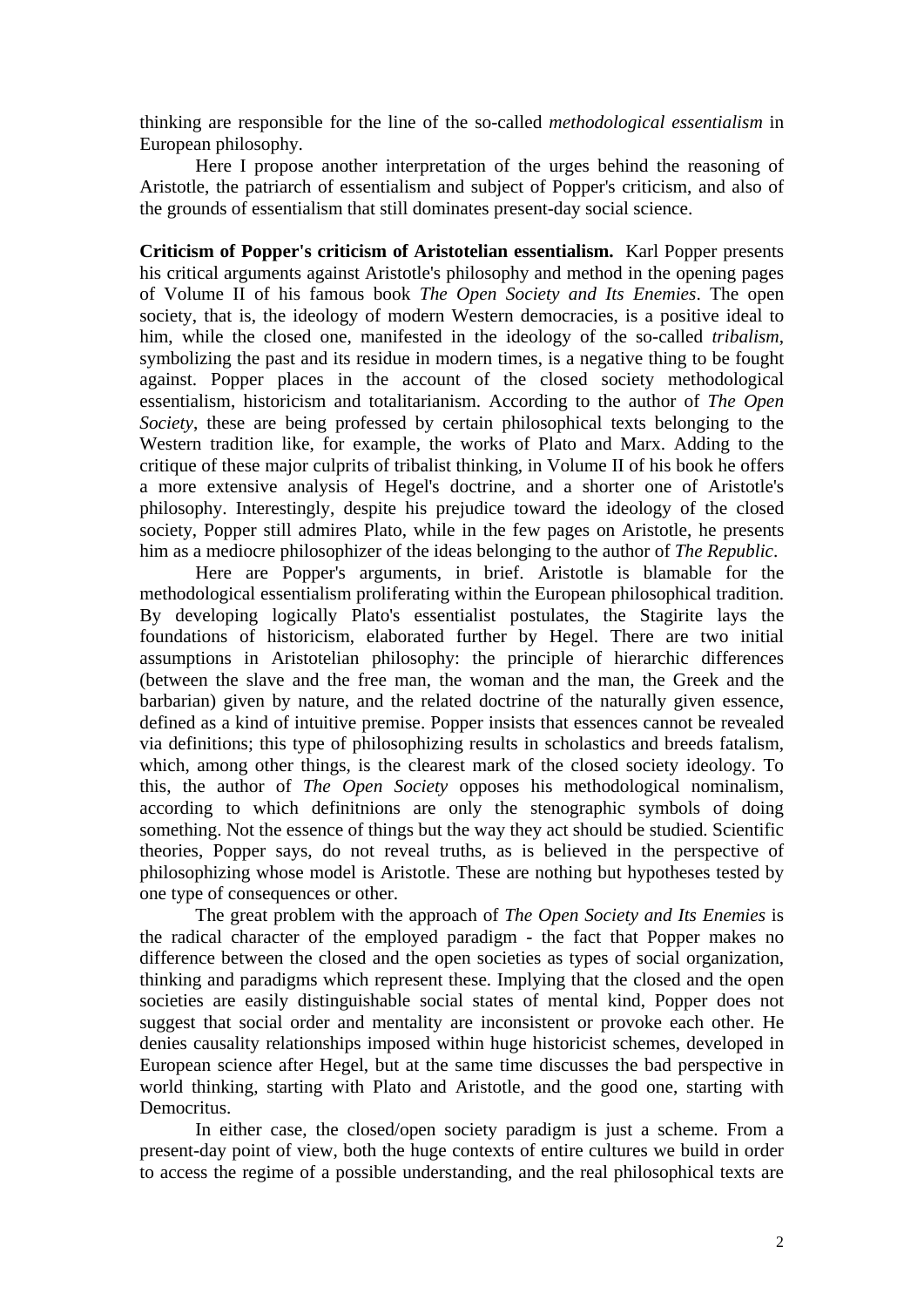violations of the schemes we use to represent them. Such violations are not only specific texts by Plato and Aristotle, but also their entire philosophical work. At first glance, this view reproduces Plato's essentialist thesis that real things are diversions from the paragon of primary ideas. The perspective, however, is nominalist. My claim is that the schemes and paradigms we employ are only means for constructing a more relevant model of things. Achievable only through the violation of the schemes and paradigms used, it is, so to say, temporarily true in view of the work needed to be done.

 Relying on this working principle, we notice that Plato's and Aristotle's texts are inconsistent. With his teaching about ideas/essences, existing apart from undone real things, Plato has created the so-called *theological or transcendental essentialism* in European philosophy. This, of course, does not prevent him from developing the method for synonymous/antonymous understanding in his dialogue *Sophist*. Discussing the compromises to which spoken word is exposed, the philosopher claims that since it is manifested in connection and separation, it collapses if the speaker falls into separation of everything from everything. Here Plato deals with reality, of which it is possible to speak, and, respectively, of the reality of spoken word, and not of the actual reality, which only certain symbols and myths are empowered to represent.

 The same holds true for Aristotle, who, on the one hand, believes that every thing 'contains' its form/essence and there might be a truthful statement about it. On the other hand however, he makes a step towards methodological nominalism by formulating the idea of primal substance, of the existence of single things only. Hence, the difference between statements about single things and statements about essences pertaining to a whole class of things. Lead by the ambition to present Aristotle in a certain kind of light, Popper pays no attention to the philosopher's sense of the natural diversity of things.

 Popper's radical position concerning the mental manifestation of the closed society, and his belief that this is surmountable, prevent him from noticing the fundamental reason for the indispensable amount of methodological essentialism in every type of human response. It is needed due to the alternating closed and open visions in every human act, due to the demand, every time when something is being discussed, to outline a sphere of 'nature', which is beyond question. This outlining is a working one. Of course, neither the mode of thinking of the humanities, nor everyday practice, negotiate its temporariness. On the contrary: it is usually implied that this nature is real.

 Not only Aristotle's texts, however, abound with hypertrophic claims of this kind. Almost every second scholar in the field of social sciences acts the same way as Aristotle. This is what Popper himself does, too. His radical nominalism would not operate without background assertions about nature. Among them is also the one saying that only single individuals exist, and that human thinking should be freed from the accompanying communitarian ideology. Hence the need to refute the main cognitive carrier of communitarity: the idea that words and definitions signify things and essences.

 No doubt, ways should be sought to limit the extremities of methodological essentialism. Which does not mean believing that it can be generally avoided. For, as a framework agreement on certain axiomatic provisions, which are beyond discussion, every speech is also an act which supports conventions. Hence, it is manifested also as a kind of indirect preservation of communities. Indeed, as Popper thinks, essentialism means thinking of naturally given referents and naturally given collectivities, closed on the working level, while the act of uttering and understanding proceeds. But these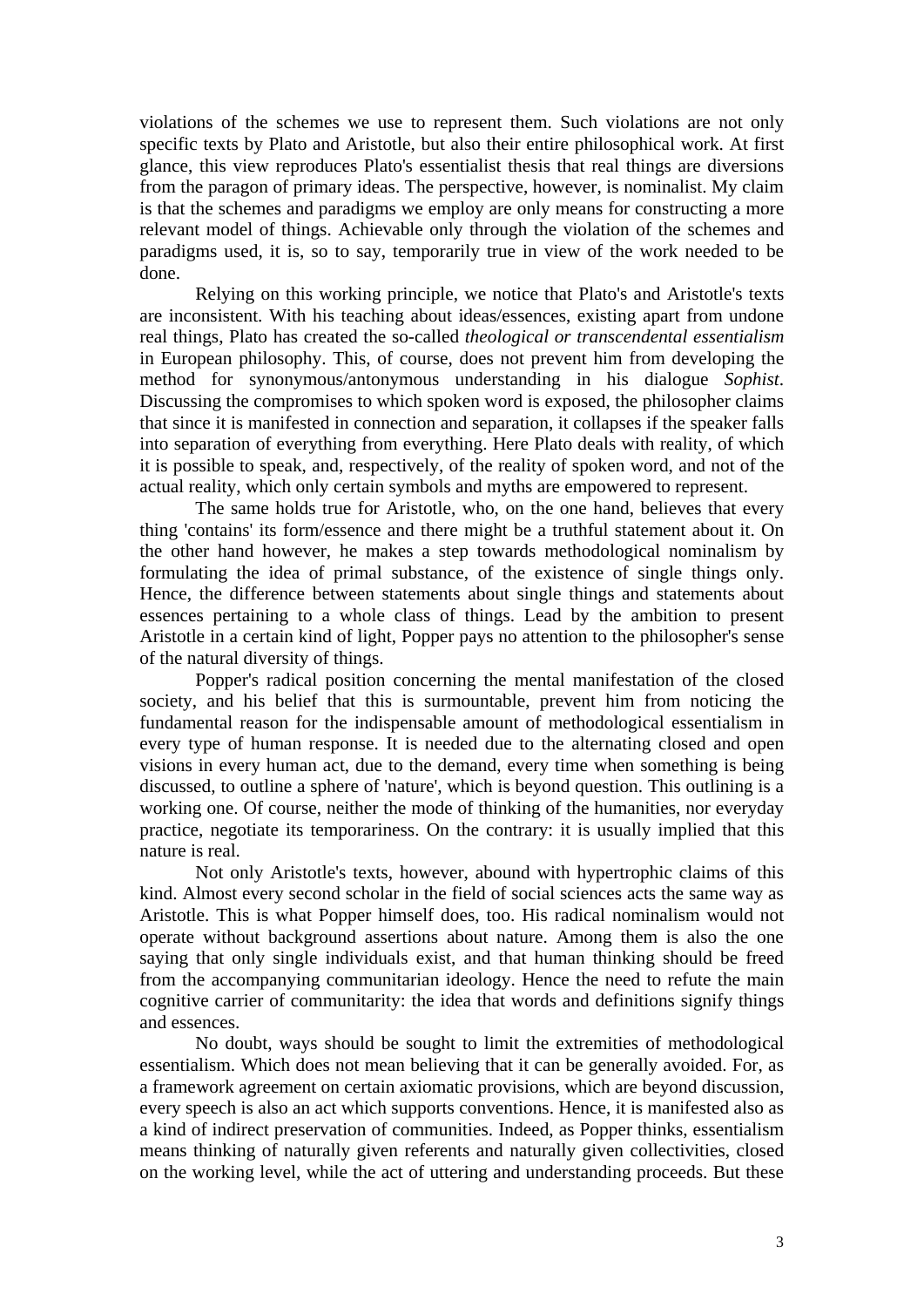naturally given referents and understanding groups do not result from a fundamental removable tribalism. As a permanent tool for human understanding of the world, they are only the framework withholding the dangerous nominalistic discussion of new things. In order to operate in a nominalistic mode in discussing new situations, that is, in a instrumentally groupwise and individual way, before these situations become habitual and covered by convention, every speech needs essentialist support, especially when it comes to that which is not being directly discussed. In man's understanding, the world cannot be entirely new and projective, which means having an instrumental individual or communitarian connotation totally dissonant with the accepted as naturally given for a specific environment individuality and communitarity.

 And since the major impetus in Popper's thinking is his concern about the independence of the individual human being, we cannot go without a formula on this issue. *The individual human being is neither so individual, nor so much connected, as is presented by the two opposing radical ideologies, which hypertrophy either the one, or the other aspect of human fulfillment in the world*. As far as he is connected and socially raised to power, the individual has no way of avoiding essentialism, just like, in his turn, he is unable to avoid disconnecting himself from his bindings, questioning the natures he comes across, and acting nominalistically, that is, individualistically and instrumentally groupwise, as well.

**Essentialism and communitarianism in Aristotelian thinking and in modern humanitarian reflection.** In juxtaposing the negative and positive aspects of nominalism, and placing Aristotelian thought in the land of essentialism, Popper presents only partially the dispositions of Aristotelian thinking. The essentialism of the author of *Metaphysics* is intrinsically complex. Following Plato's transcendental essentialism, he questions it. Aristotle's reply is the compromising *immanentist essentialism*, which recognizes the existence of things here, in this world. On the other hand, in his reflections on practical issues, the philosopher reacts as a nominalist mainly by distinguishing between theoretical and practical modes of speaking. The theoretical mode deals with the absolute values of essences and things, and hence, with the implication of naturally given communitarities. The practical mode of speaking discusses the change of things. Theoretically, every thing is defined by the potency of its essence, given to it through its species, while in practice its essence resulting from its species enters complicated relationships with other essences. Aristotle's theoretical and practical modes of speaking are inconsistent.

 Hence the consequence that in reflecting on social phenomena, the philosopher acts nominalistically. A polis community has an essence, which refers to all polis communities, but this essence is a thing sophisticated and complex. A polis is civil community, population and territory, whose dynamic interactions cannot be represented theoretically. To Aristotle, the polis is only a potency for the improvement of the individual citizen. It is he who is the real thing with a subject, and not the community. Hence the consequence that the individual and the collective are not of the same standing and cannot be discussed in opposition. Of course, Aristotle in fact makes statements on the way the polis community acts, describing it with analogies and metaphors. Somewhere in *Politics* he says that the multitude of the polis is like a person with many arms and many heads, but he never considers a specific polis multitude with a real subject and an essence of its own. In Aristotle's practical philosophy no traces are found of the *essentialism of the single* developed in the European humanities after the  $18<sup>th</sup>$  century. By making group and individual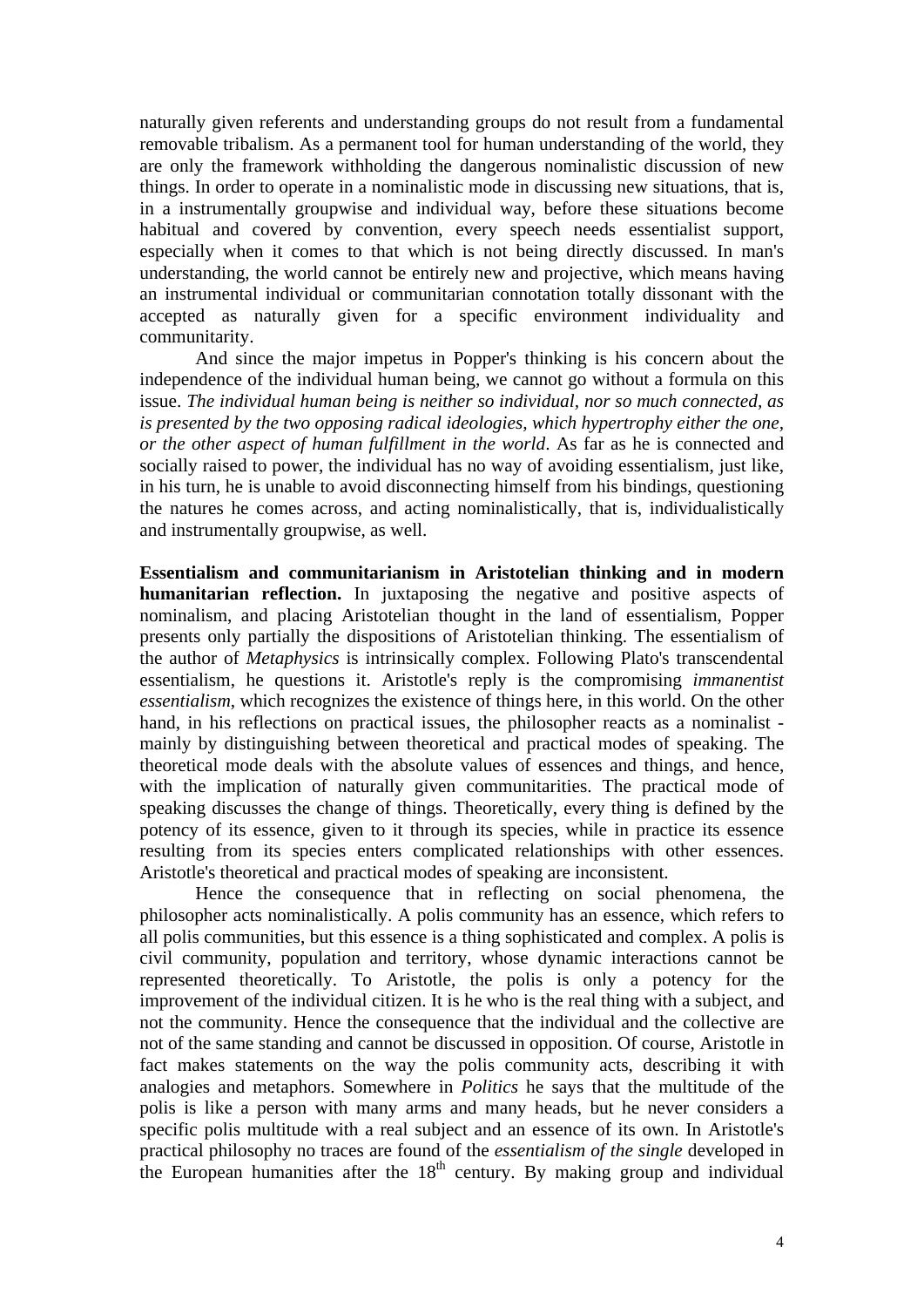subjects equal, modern humanitarian thinking merges real group situations with virtual and desired ones, speaking of all these as objectively existing things with their own essence as species, but also as defined by original essences, specific for them.

 In this way, among the challenges which present-day humanitarian thinking faces, the first might be represented by Aristotle's differentiation between the existence of the individual and the existence of various classes of the human, and the resulting understanding that individual and social do not belong to the same category and, therefore, cannot be opposed. But modern humanitarian thinking faces yet another major distinction. What I mean is human social groupedness as a multiplicity, different from the multiplicities of this or that class of individuals. For there are differences between communities like family, kin, ethnic group and nation, and between communities of men, women, medical doctors, athletes, Europeans and all the people. The science of the social should effectively distinguish between externally existing, and hence, considered to be *actually given human groups* and virtual ones, fixed only in speech. The communitarian, which develops hierarchies and power structure, giving reason to present-day social sciences to speak of it as subject, should be differentiated from the really or virtually communitarian, of communal nature, maintaining the equality among all participants, but without developing actual high subjects. It is not only a matter of taxonomy, but also of the instrumental use of community types in the analysis of specific situations.

**The individual/social correlation in human groups acting in reality**. This is the point of the uncommented by Aristotle, and generally unconsidered by modern thinking, aspect related to human groups acting in reality. Their fundamental peculiarity has in a certain way been discussed by  $20<sup>th</sup>$  century anthropology, especially in cases of acknowledging the similarities in the organization of animal and human groups. Because the multitudes of ants and bees are also made coherent by developing hierarchy, outlining casts and singling out leader individuals. An animal herd does the same which a human group does: it merges into an entity set within an additionally constructed environment. To one or other degree this social entity tends to become too closed, severely subjecting the individuals to the whole of the social group.

 On the one hand, Aristotle is right: the existence of the individual is more real than the existence of the human multitude, as far as the latter is only a class of similar individuals. At the same time, he is not right, as far as both the animal herd and the human multitude single out individuals who are actually or symbolically able to represent them. Agents of collective identity, their appearance and qualities, indicate the more powerful entity, towards which groupedness is directed, and through which individual subjects are reinforced.

 This static aspect of every community situation is dynamically expressed as an alternation between moments of relatedness to real and to virtual communitarities, in view of a permanent external and internal disposition to some kind of optimum state. This alternation is observable from the outside, but is also given in man's internal world, in the alternation of his emotional and mental responses, expressed in speech and the resulting texts. Just like the constantly alternating moments of reference to singularity and communitarity in real human situations, the individual, too, is a series of various combinations between individual and communitarian, an on-going effort to build the identity needed in any specific case, taking into account the internal environment of the body and the array of real and ideal external environments, in which he fits or from which he separates himself. In this, the individual ceaselessly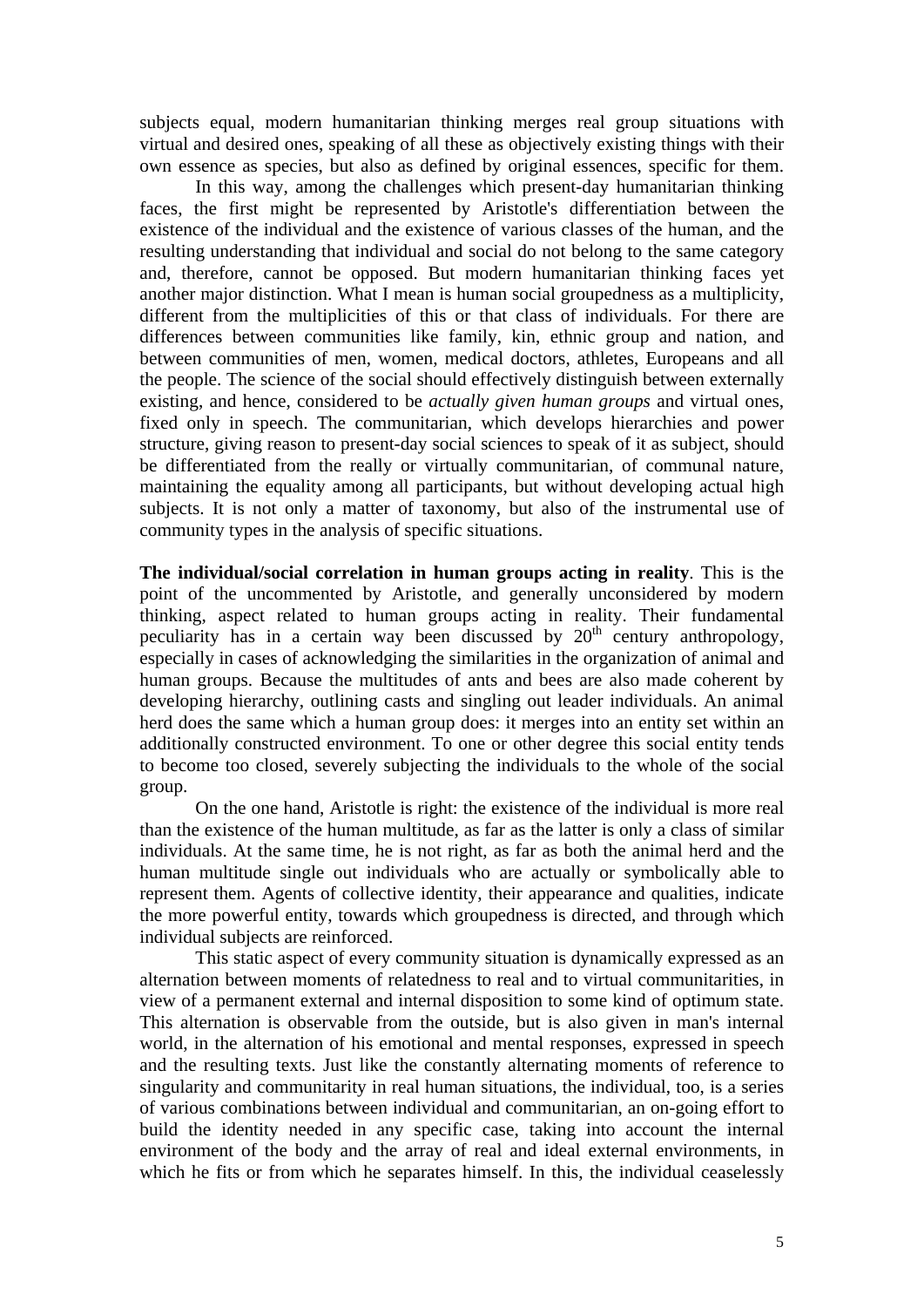affirms, rearranges and destroys the signs of certain extant communitarities and individualities. Of course, certain individuals create new signs as well - not only for themselves, but also ones that become conventional in a broader or narrower social circle.

 Thus, the hermeneutic interrogation of Aristotelian and modern thinking establishes a point of similarity between these, which consists in their failure to represent the specific correlation between individual and social, and their inability to distinguish the subject of the single individual form the subject of the real human community. Strangely, despite his theoretical understanding that the realities of the individual and of the human multitude are non-identical, Aristotle still claims practically, many times, that the ways the individual and the human communities act are identical. The problem is that even after modern, more dialectic theses on this subject have been offered by psychoanalysis, hermeneutics and American pragmatic philosophy, European humanities not only follow this leveling, but also bring it to an extreme by relating it to the essentialism of the single and the individual/community dichotomy, both of which are not present in Aristotle.

 The major tool for the discursive understanding of the individual/community relationship is the notion of subject. It is no accident, then, that together with the great designs on the issue of man's social world, this notion is so actively discussed after Descartes. Aristotle was the first philosopher to deal theoretically with it. To the Stagirite, the subject is a logical category - a thing, of which something is predicated. Creating a theory for understanding 'is'-conditions, related to the participation of individual things into classes of similar things, the philosopher argues that theory can exist only for this static aspect of being. This does not prevent him from stating the ideas of praxis and poiesis, pertaining to human activity. Of these, however, he speaks only in practical terms. Aristotle never developed a theory of the subject of doing and making, especially of the making/doing, in which the essence of the species is transgressed.

Following this logic, Aristotle never worked out a theory of the subject of social acting and never arrived at ideas of the correlation between the subject of the individual and the higher social subjects that represent human communities. He did not imagine that the king or the short-lived leaders in a state of democracy were expressions of human groupness, tending to form a subject. And this is strange, given his brilliant analysis, in *Poetics*, in which, revealing his insights into so many other problems, he never notices that in the Attic tragedy there is a play of representability between a high hero and a human group related to him. Hence the question why both Aristotle and present-day humanitarian reflection do not develop a concept and, correspondingly, instrumental ideas about the actual subjectness of groups, communities and complex collective entities.

 This is probably because these are difficult to observe in static, being a thing in happening and always unready. Apparently, Aristotle is motivated by the ideological concern, distinguishing himself from Plato's transcendental essentialism, to provide with notions the being of singularities that exist in reality. His reluctance to speak about the truth of the happening and always not-having-happened thing of the poorly objectified community subjects perhaps derives from his ambition to emphasize the static logic of the individual thing he had developed. We, however, fail to understand why the modern studies of society, too, fall short of presenting this result of the actual correlation between individual and group, once they have been dealing both theoretically and specifically with the dynamic of such happenings.